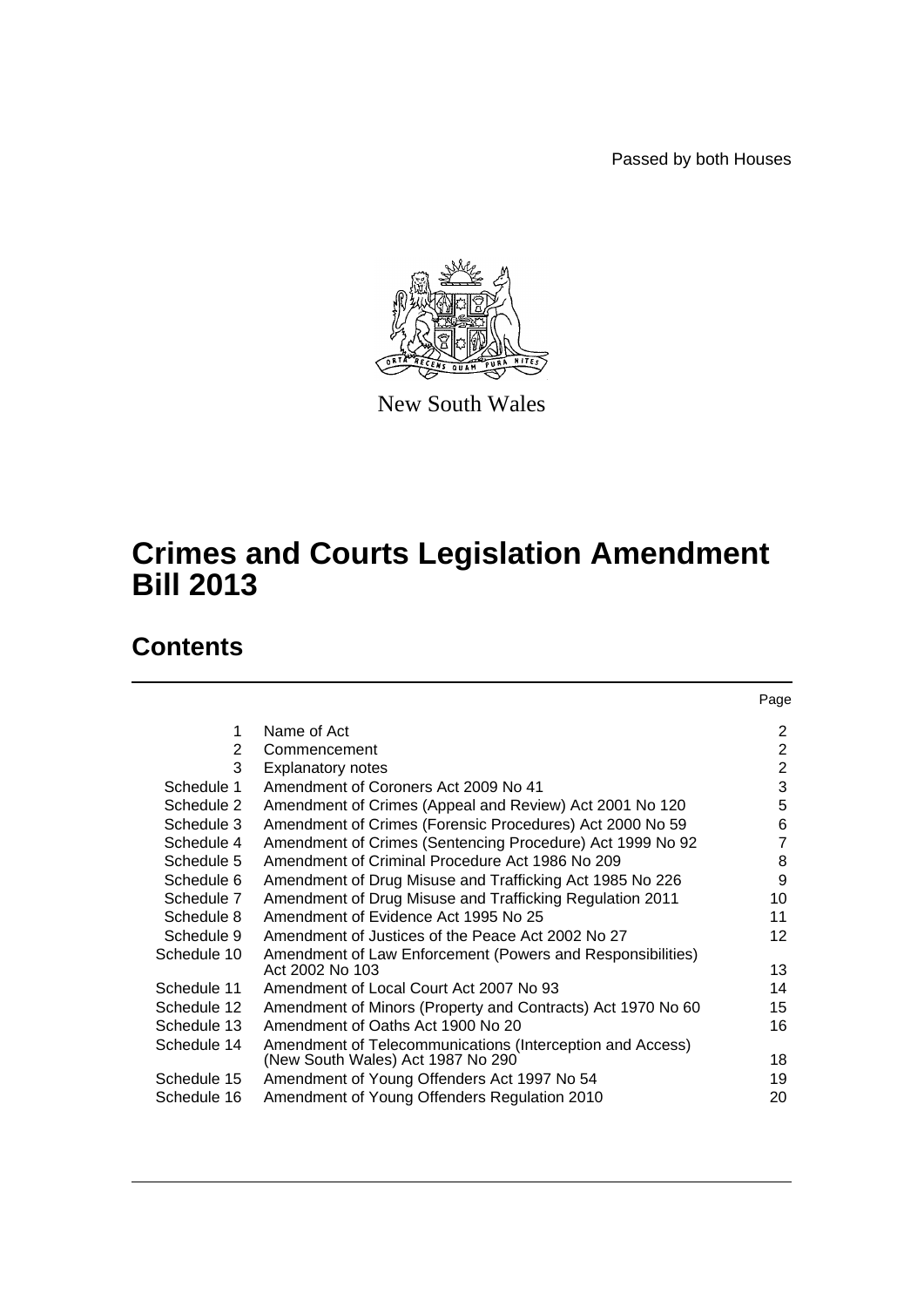*I certify that this public bill, which originated in the Legislative Assembly, has finally passed the Legislative Council and the Legislative Assembly of New South Wales.*

> *Clerk of the Legislative Assembly. Legislative Assembly, Sydney, , 2013*



New South Wales

# **Crimes and Courts Legislation Amendment Bill 2013**

Act No , 2013

An Act to make miscellaneous amendments to certain legislation with respect to crimes, courts, civil and criminal procedure, justices of the peace, oaths and statutory declarations and to effect minor statute law revision.

*I have examined this bill and find it to correspond in all respects with the bill as finally passed by both Houses.*

*Assistant Speaker of the Legislative Assembly.*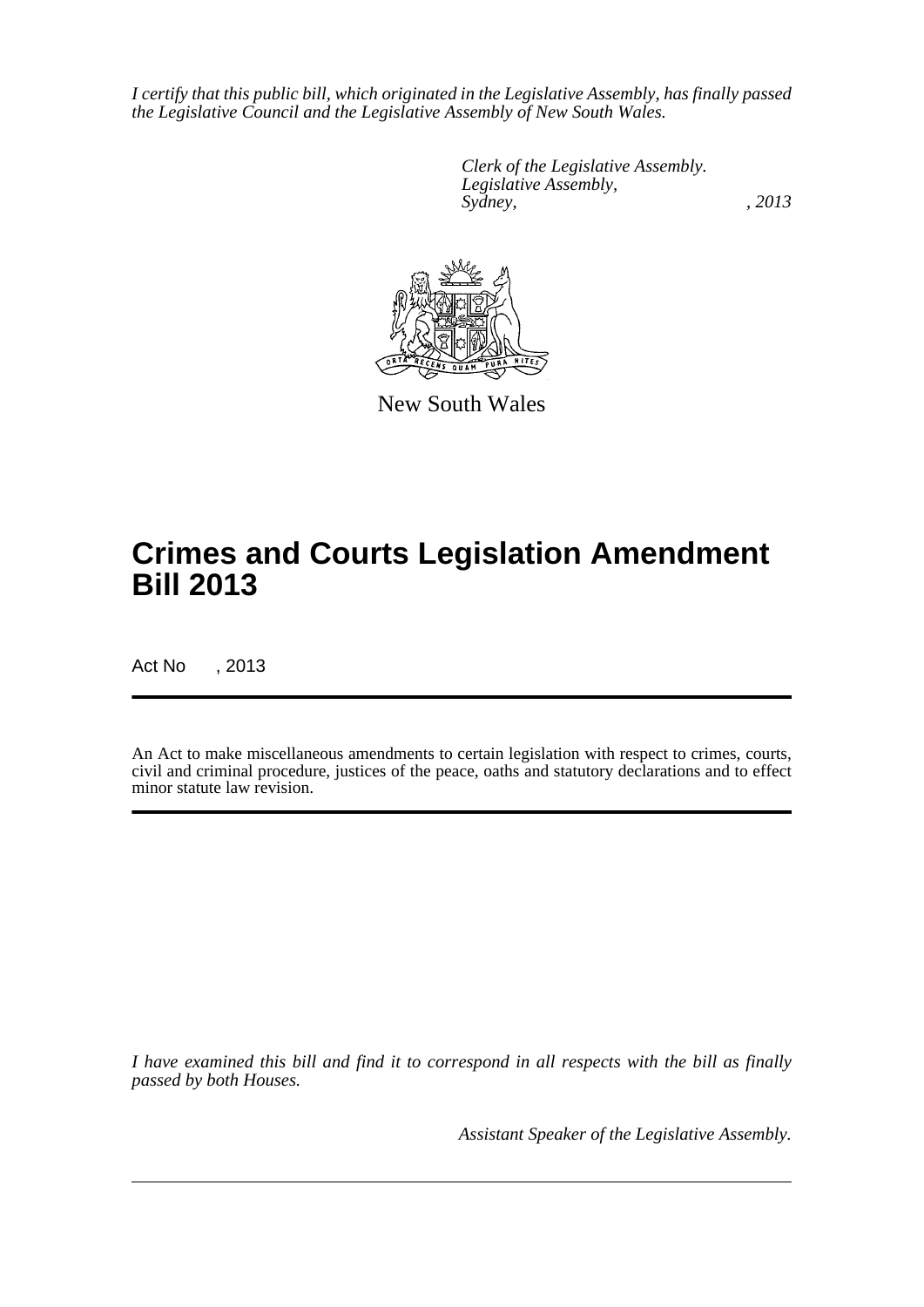Crimes and Courts Legislation Amendment Bill 2013 [NSW]

### <span id="page-2-0"></span>**The Legislature of New South Wales enacts:**

### **1 Name of Act**

This Act is the *Crimes and Courts Legislation Amendment Act 2013*.

## <span id="page-2-1"></span>**2 Commencement**

This Act commences on the date of assent to this Act.

## <span id="page-2-2"></span>**3 Explanatory notes**

The matter appearing under the heading "Explanatory note" in a Schedule does not form part of this Act.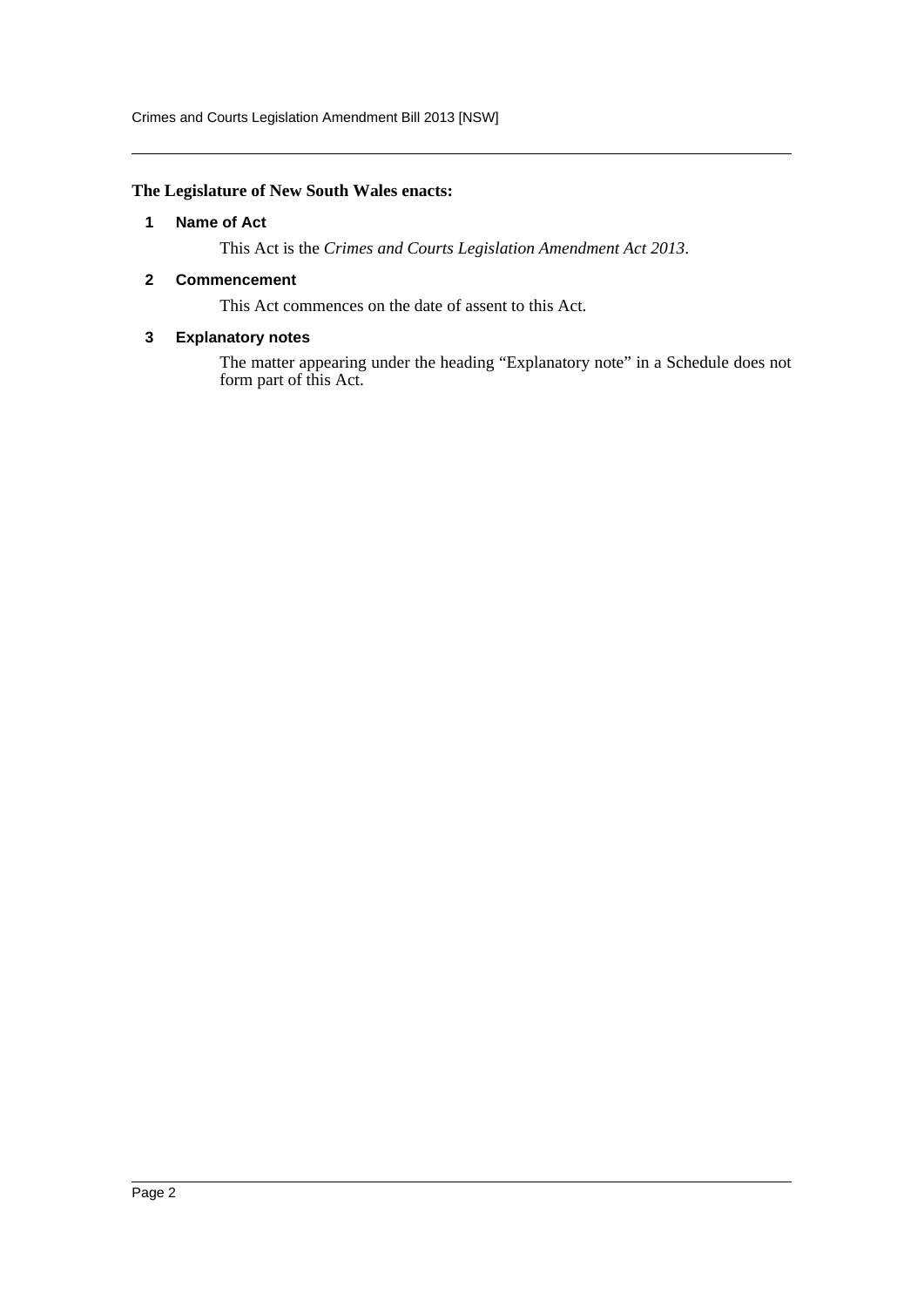# <span id="page-3-0"></span>**Schedule 1 Amendment of Coroners Act 2009 No 41**

# **[1] Section 101B Interpretation**

Omit the definition of *domestic violence death* from section 101B (1). Insert instead:

*domestic violence death* means the death of a person caused directly or indirectly by a person (the *perpetrator*) where, at the time of the death:

- (a) the deceased person was in a domestic relationship with the perpetrator and the death occurred in the context of domestic violence, or
- (b) the deceased person was in a domestic relationship with a person who was or had been in a domestic relationship with the perpetrator and the death occurred in the context of domestic violence, or
- (c) the perpetrator mistakenly believed that the deceased person was in a domestic relationship with a person who was or had been in a domestic relationship with the perpetrator and the death occurred in the context of domestic violence, or
- (d) the deceased person was a witness to or present at, or attempted to intervene in, domestic violence between the perpetrator and a person who was or had been in a domestic relationship with the perpetrator.

## **[2] Section 101C Meaning of "domestic relationship"**

Omit "a deceased person" wherever occurring. Insert instead "another person".

## **[3] Section 101C**

Omit "the deceased person" wherever occurring. Insert instead "the other person".

### **[4] Section 101C (1) (d)**

Omit "and there have been previous episodes of domestic violence between them".

### **[5] Section 101E Members of Team**

Omit section 101E (3). Insert instead:

- (3) The Team is to include representatives of each of the following:
	- (a) the Department of Family and Community Services,
	- (b) NSW Health,
	- (c) the NSW Police Force,
	- (d) the Department of Education and Communities,
	- (e) the Department of Attorney General and Justice,
	- (f) Community Services, within the Department of Family and Community Services,
	- (g) Aboriginal Affairs, within the Department of Education and Communities,
	- (h) Housing NSW, within the Department of Family and Community Services,
	- (i) Juvenile Justice NSW, within the Department of Attorney General and Justice,
	- (j) Ageing, Disability and Home Care, within the Department of Family and Community Services,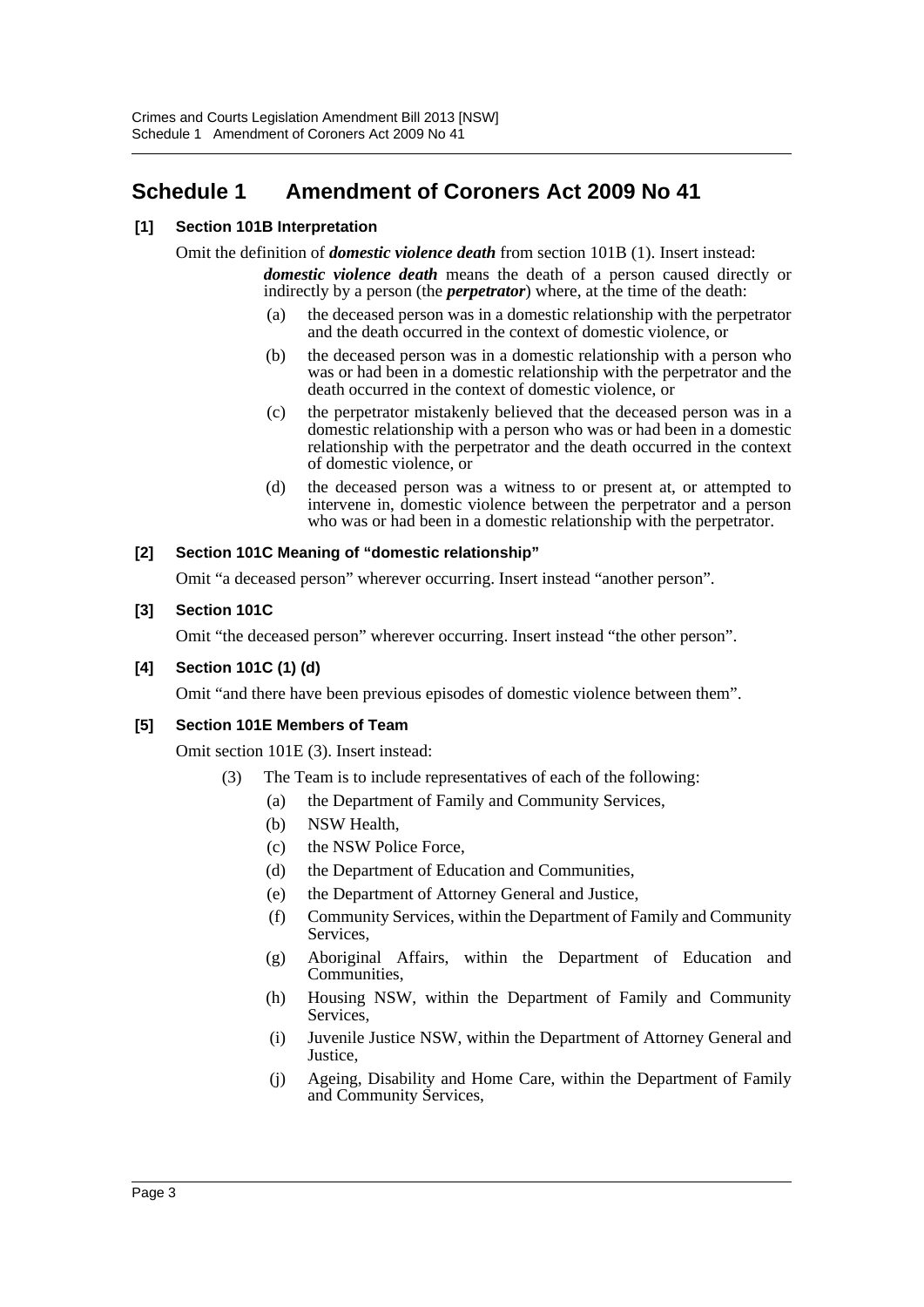- (k) Women NSW, within the Department of Family and Community Services,
- (l) Corrective Services NSW, within the Department of Attorney General and Justice.

#### **[6] Section 101M Confidentiality of information**

Omit "Human Services" from section 101M (1) (c) (ii).

Insert instead "Family and Community Services".

#### **Explanatory note**

**Item [1]** of the proposed amendments to the *Coroners Act 2009* replaces the definition of *domestic violence death* for the purposes of investigations of deaths by the Domestic Violence Death Review Team in two respects. First, where the deceased was in a domestic relationship with the perpetrator, the death must be in the context of domestic violence. Second, the definition is expanded to include deaths of persons who were bystanders to the domestic violence or who were the new partner (or mistakenly believed by the perpetrator to be the new partner) or who were a relative or kin of a person who was in a domestic relationship with the perpetrator, where the death occurred in a domestic violence context. **Items [2] and [3]** make consequential amendments to the definition of *domestic relationship* in section 101C of that Act.

**Item [4]** amends the definition of *domestic relationship* for the purposes of investigations of deaths by the Domestic Violence Death Review Team as it applies to persons who are relatives of perpetrators to remove the qualification that there must have been previous episodes of domestic violence between the person and the perpetrator.

**Item [5]** replaces the list of members of the Domestic Violence Death Review Team to reflect the change in names for certain positions and Departments and to include a representative of Corrective Services NSW as a member of the team.

**Item [6]** updates a reference to the Department of Family and Community Services.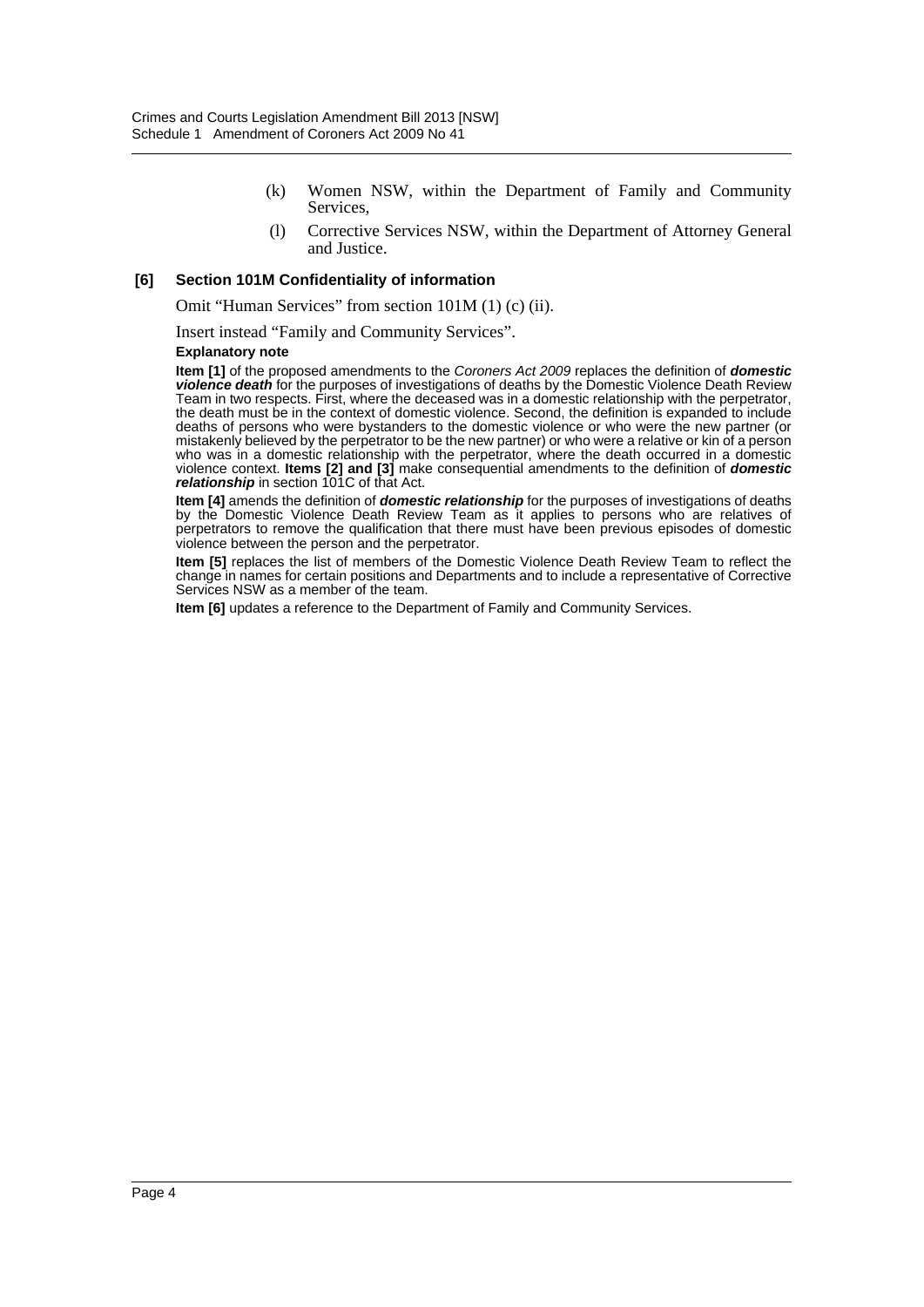# <span id="page-5-0"></span>**Schedule 2 Amendment of Crimes (Appeal and Review) Act 2001 No 120**

# **[1] Section 4 Applications to Local Court**

Omit section 4 (1). Insert instead:

- (1) An application for annulment of a conviction or sentence made or imposed by the Local Court may be made to the Local Court sitting at the place at which the original Local Court proceedings were held.
- (1A) An application may be made by the defendant or by the prosecutor. However, an application by the defendant may be made only if:
	- (a) in the case of an application for an annulment of a conviction—the defendant was not in appearance before the Local Court when the conviction was made, or
	- (b) in the case of an application for an annulment of a sentence—the defendant was not in appearance before the Local Court when the sentence was imposed.
- (1B) A defendant may not make an application for annulment of a conviction or sentence under this section if the defendant had lodged a notice in writing under section 182 of the *Criminal Procedure Act 1986* in respect of the offence for which the defendant was convicted or the sentence was imposed.

### **[2] Section 23 Appeals as of right**

Omit section 23 (3). Insert instead:

(3) An appeal against a sentence or an order for costs must be made within 28 days after the relevant sentence is imposed or the order for costs is made.

#### **Explanatory note**

**Item [1]** of the proposed amendments to the *Crimes (Appeal and Review) Act 2001* makes it clear that an application for the annulment of a conviction or sentence by a defendant may only be made if the defendant was not in appearance when the conviction was made or the sentence was imposed. The proposed amendment also provides that a defendant is not able to make such an application if the defendant had lodged a written plea in relation to the proceedings.

**Item [2]** makes it clear that appeal against an order for costs must be made within 28 days of the making of the order.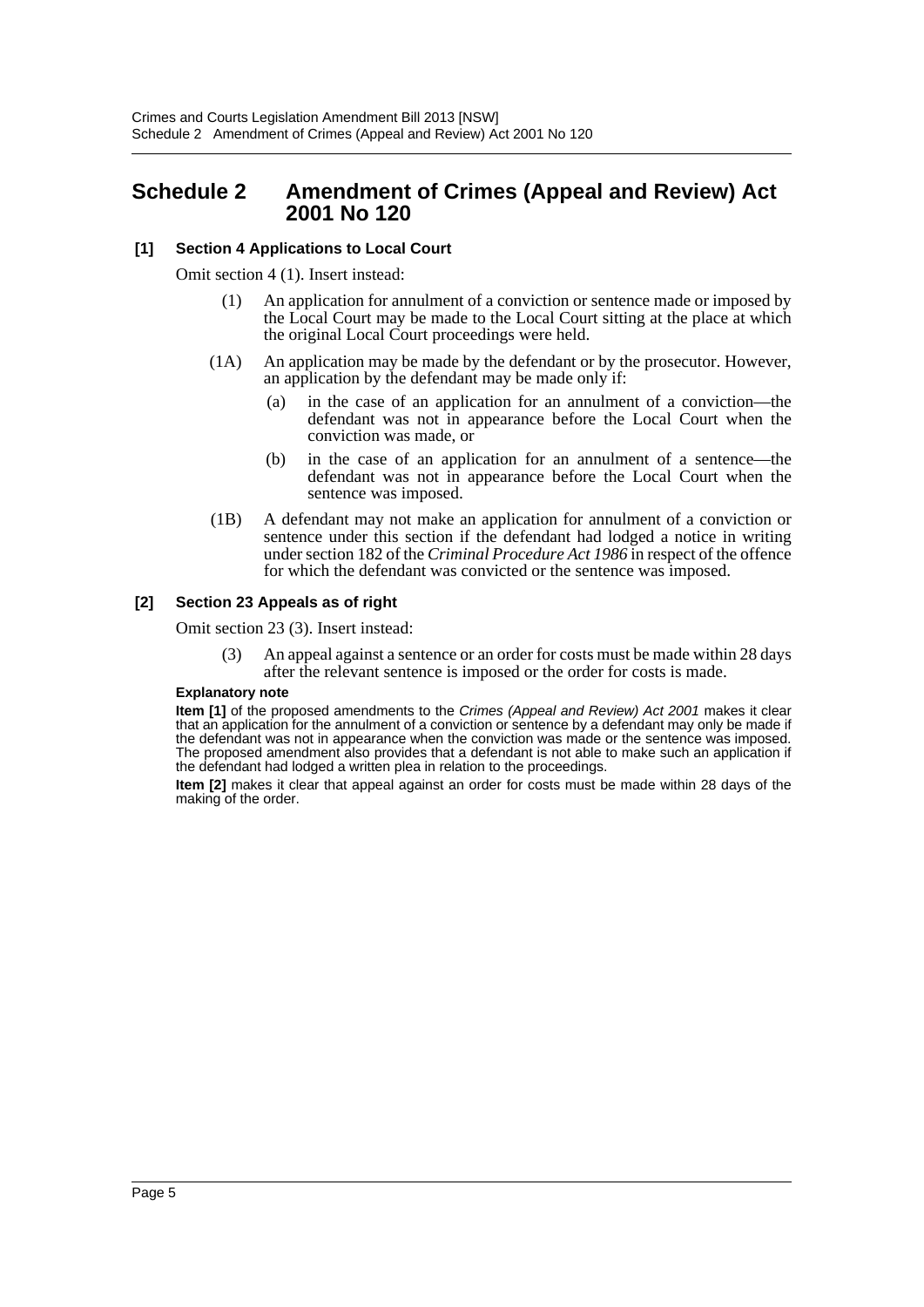# <span id="page-6-0"></span>**Schedule 3 Amendment of Crimes (Forensic Procedures) Act 2000 No 59**

### **Section 3 Interpretation**

Omit paragraph (j) of the definition of *non-intimate forensic procedure* in section 3 (1). Insert instead:

> (j) the taking of measurement of a person's body or any part of a person's body (other than the person's private parts) whether or not involving the marking of the person's body.

#### **Explanatory note**

The proposed amendment to the *Crimes (Forensic Procedures) Act 2000* makes it clear that the taking of measurements of the whole or any part of a person's body (other than the person's private parts) is a *non-intimate forensic procedure* that may be carried out by order of a senior police officer or Magistrate if the person has been asked to consent the procedure and has not consented. The proposed amendment also removes the requirement that the taking of such measurements must be for the purposes of "biomechanical analysis".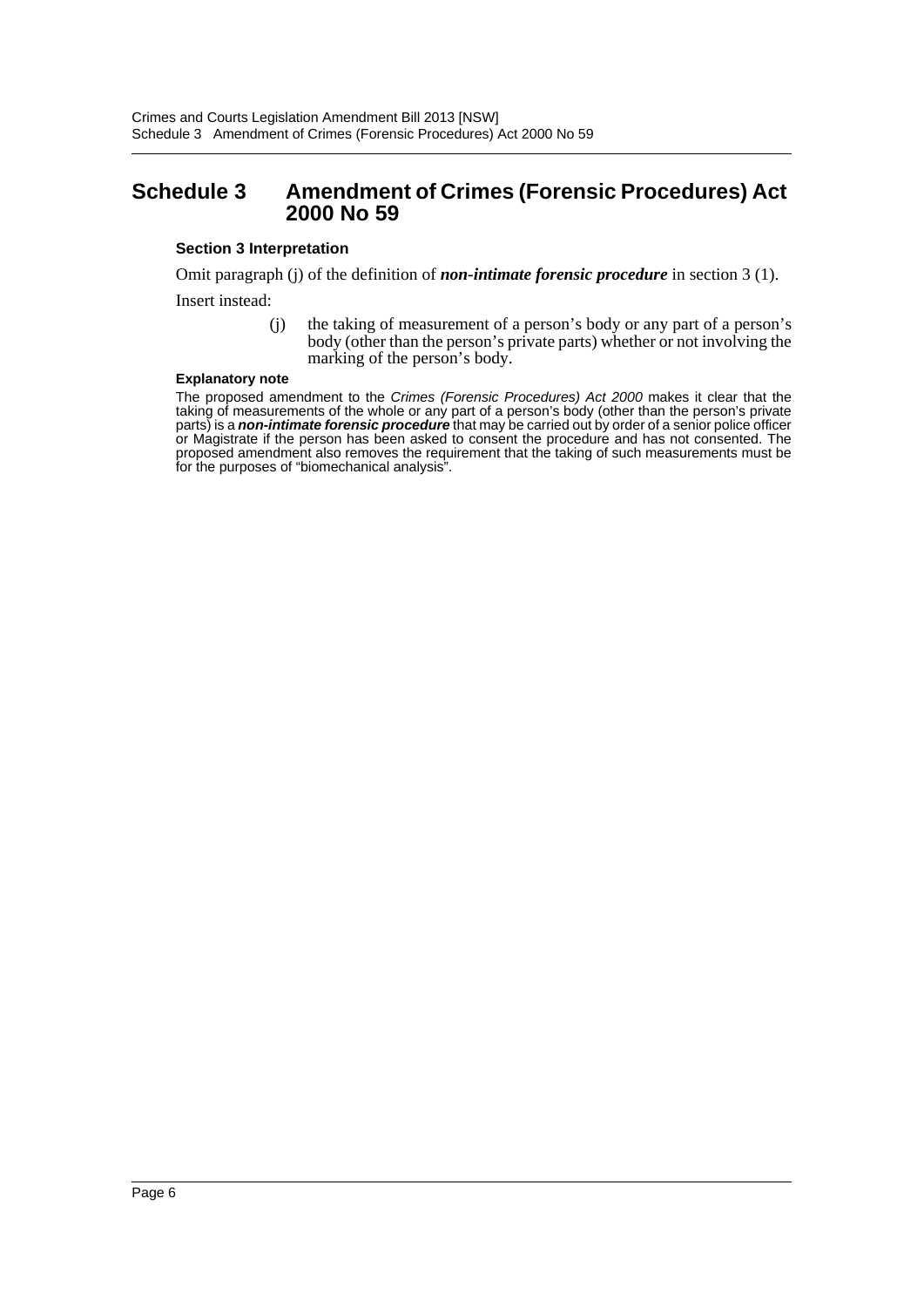# <span id="page-7-0"></span>**Schedule 4 Amendment of Crimes (Sentencing Procedure) Act 1999 No 92**

#### **Section 43 Court may reopen proceedings to correct sentencing errors**

Omit "or suspension" from paragraph (e) of the definition of *impose a penalty* in section 43 $(6)$ .

Insert instead ", suspension or variation".

#### **Explanatory note**

The proposed amendment to the *Crimes (Sentencing Procedure) Act 1999* makes it clear that a court may reopen proceedings to correct an order or direction relating to the variation of a licence or privilege (such as the variation of a driver licence pursuant to a driver licence order under section 13C of the *Graffiti Control Act 2008*).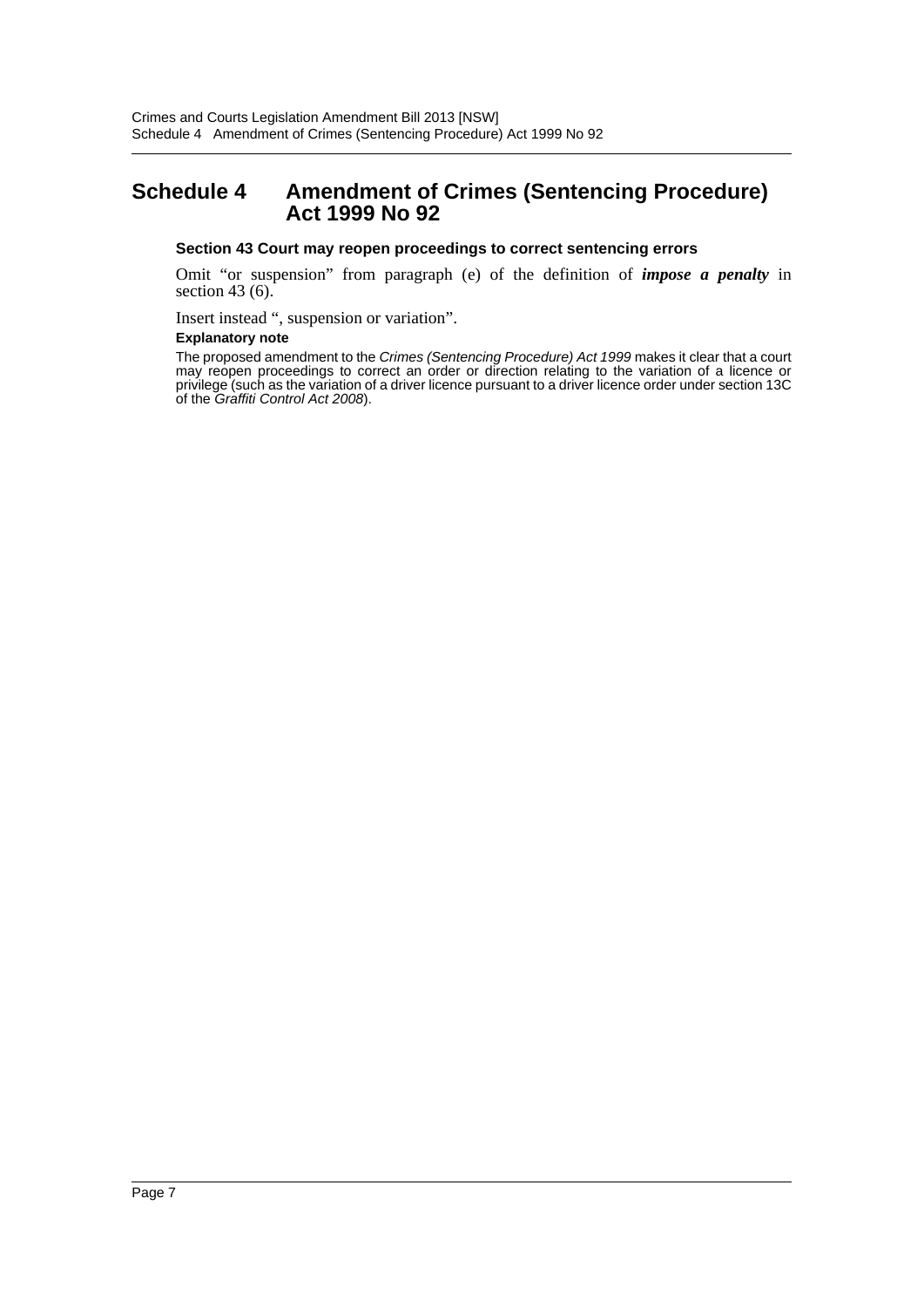# <span id="page-8-0"></span>**Schedule 5 Amendment of Criminal Procedure Act 1986 No 209**

#### **Section306M Definitions**

Insert after paragraph (d) of the definition of *personal assault offence* in section 306M (1):

(d1) an offence under section 13 or 14 of the *Crimes (Domestic and Personal Violence) Act 2007*,

#### **Explanatory note**

The proposed amendment to the *Criminal Procedure Act 1986* includes certain offences under the *Crimes (Domestic and Personal Violence) Act 2007* relating to stalking, intimidation or the contravention of an apprehended violence order as *personal assault offences* for the purposes of Part 6 of Chapter 6 of the *Criminal Procedure Act 1986*. That Part provides special rules relating to the giving of evidence by vulnerable persons in certain proceedings relating to personal assault offences.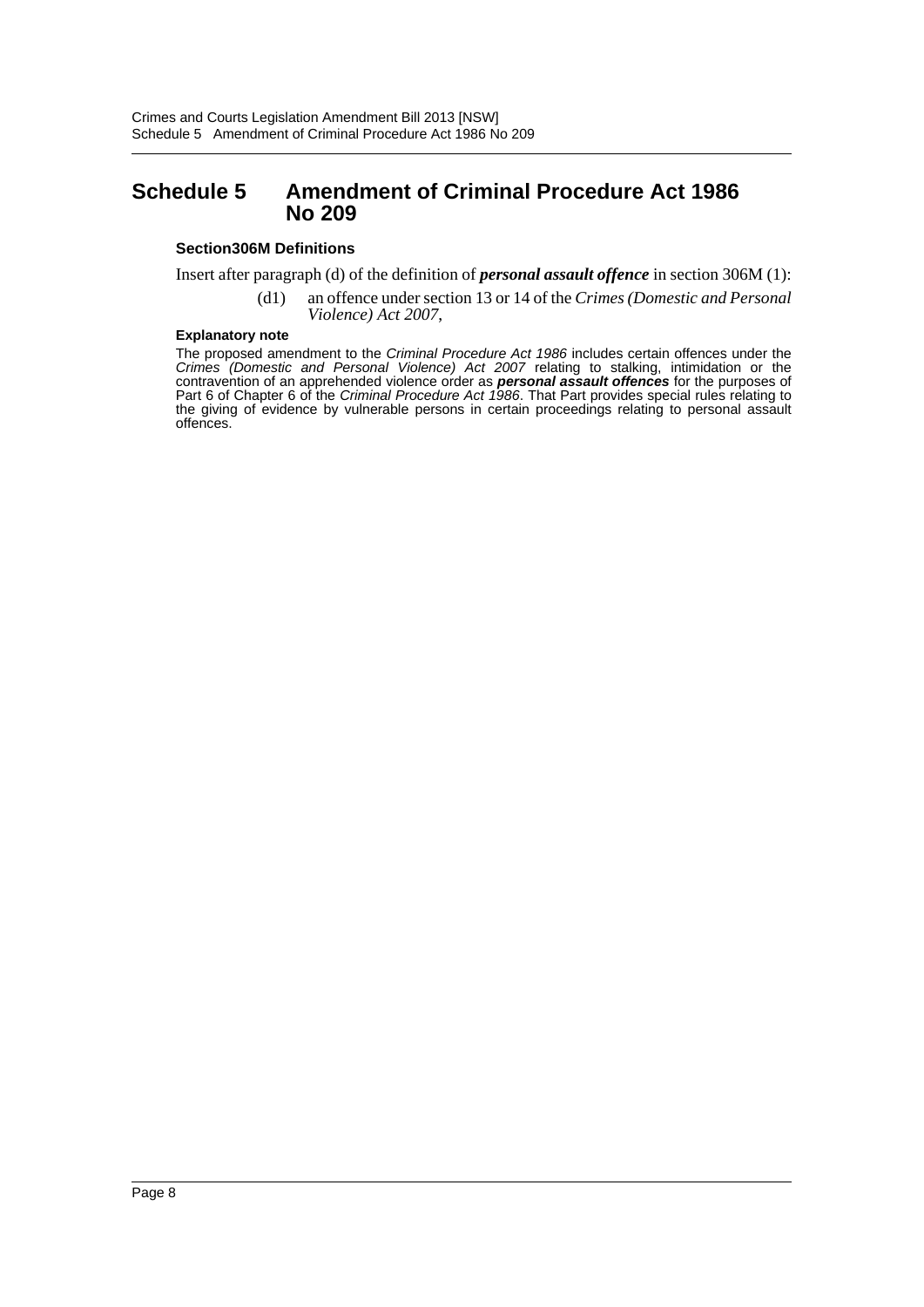# <span id="page-9-0"></span>**Schedule 6 Amendment of Drug Misuse and Trafficking Act 1985 No 226**

## **[1] Section 3 Definitions**

Insert in alphabetical order in section 3 (1):

*drug encapsulator* means a device that is capable of being used to produce a prohibited drug in a capsule or similar form, and includes a unique part of any such device.

*tablet press* means a device that is capable of being used to produce a prohibited drug in a pill, tablet or other similar form, and includes a unique part of such a device.

## **[2] Section 11B Possession of tablet press or drug encapsulator**

Omit "tablet press that is capable of being used to produce a prohibited drug in tablet form" from section  $11B(1)$ .

Insert instead "tablet press or drug encapsulator".

## **[3] Section 11B (2)**

Omit "tablet press" wherever occurring. Insert instead "tablet press or drug encapsulator".

### **[4] Section 11B (2) (a)**

Omit "to produce tablets".

#### **Explanatory note**

The proposed amendments to the *Drug Misuse and Trafficking Act 1985* make it clear that it is an offence to possess a *tablet press* (a device that is capable of being used to produce a prohibited drug in a pill, tablet or other similar form) or a *drug encapsulator* (a device that is capable of being used to produce a prohibited drug in a capsule or similar form) including any unique part of such a press or encapsulator.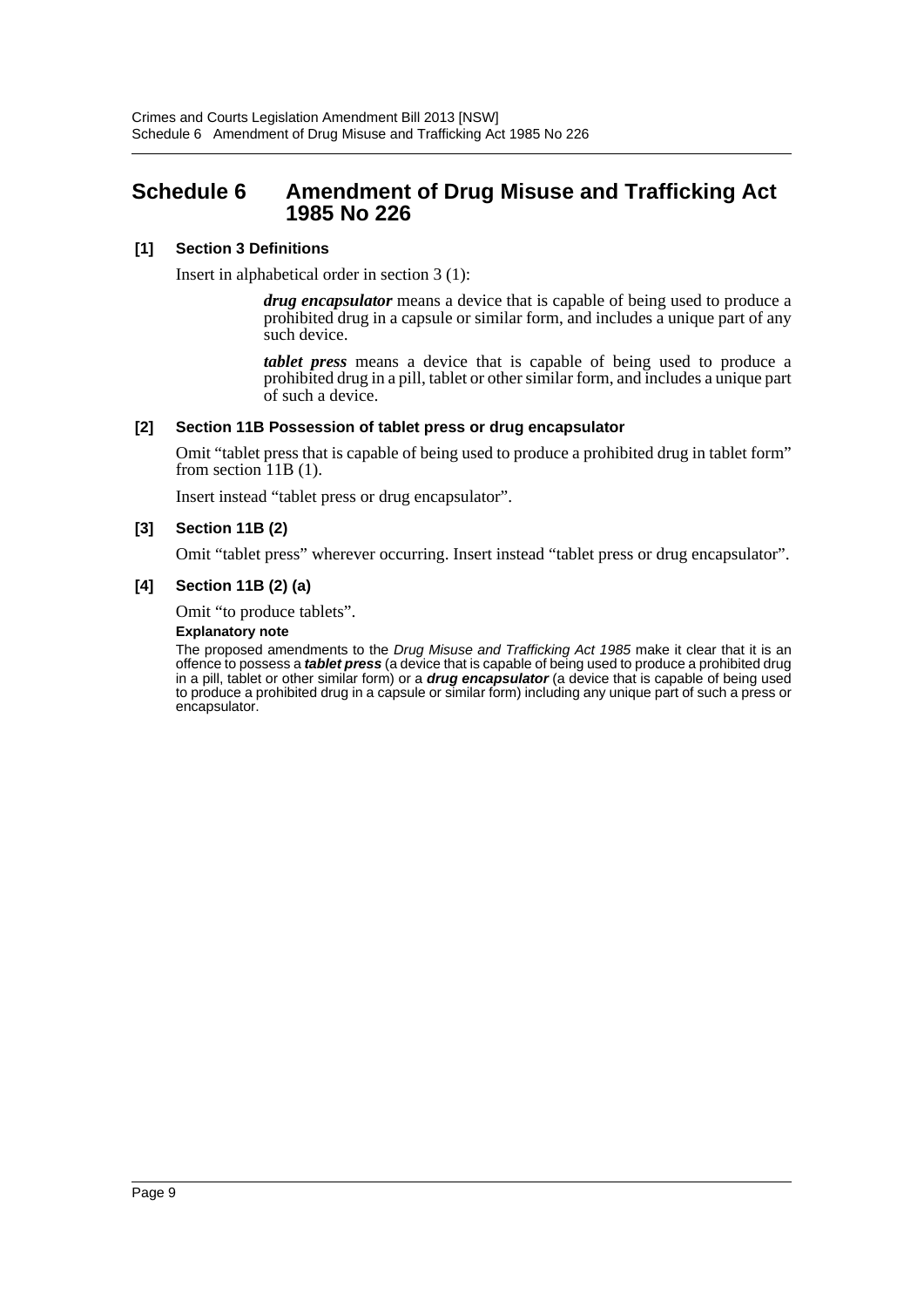# <span id="page-10-0"></span>**Schedule 7 Amendment of Drug Misuse and Trafficking Regulation 2011**

#### **Schedule 3 Drug manufacture or production apparatus—section 24A and clause 7**

Omit "Pill or tablet press (whether manual or mechanical)". Insert instead:

Tablet press

Drug encapsulator

#### **Explanatory note**

The proposed amendment to the *Drug Misuse and Trafficking Regulation 2011* replaces a reference to a pill or tablet press with references to a tablet press and drug encapsulator as a consequence of the amendments made to the *Drug Misuse and Trafficking Act 1985* by the proposed Act.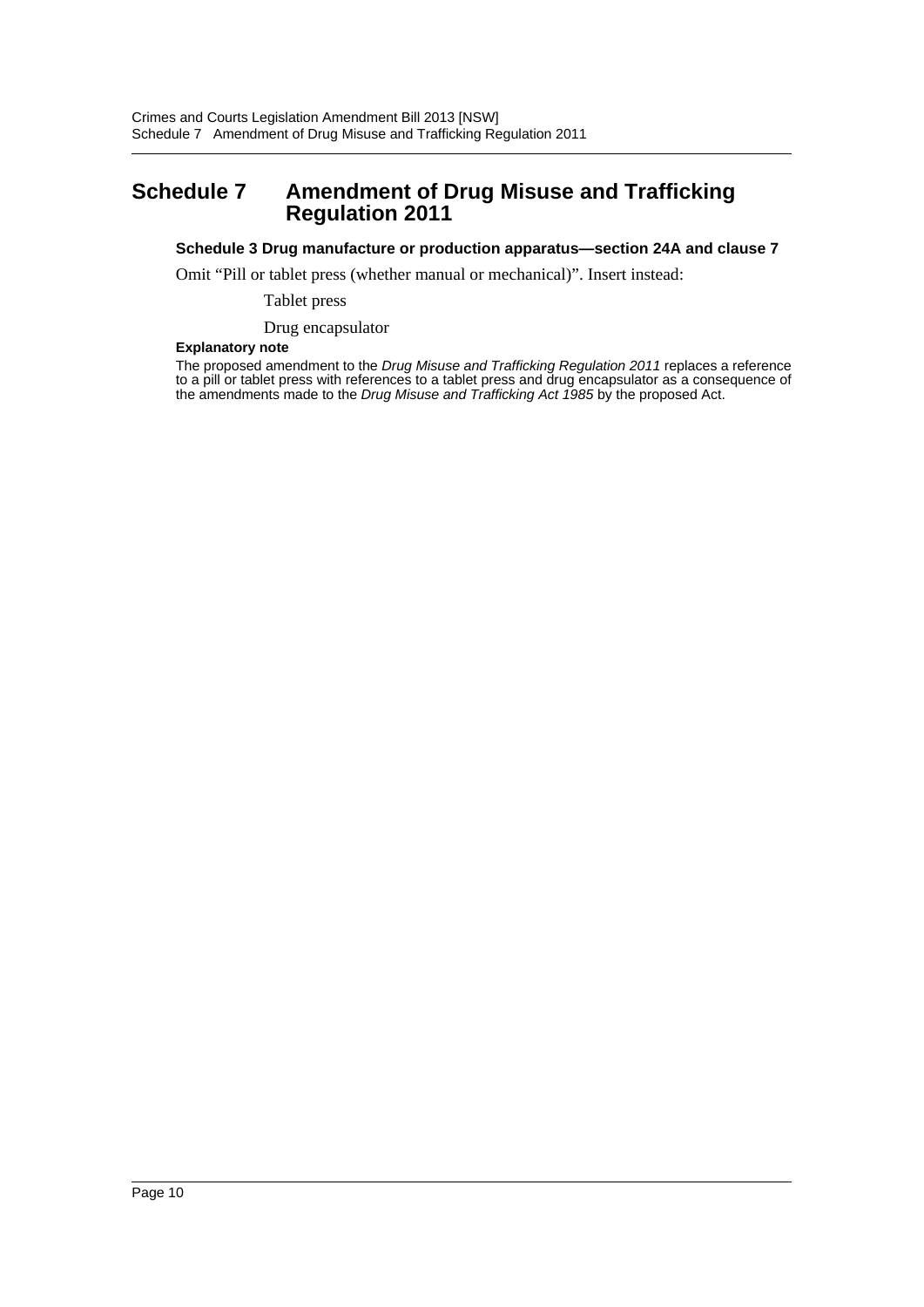# <span id="page-11-0"></span>**Schedule 8 Amendment of Evidence Act 1995 No 25**

#### **Section 19**

Omit the section. Insert instead:

#### **19 Compellability of spouses and others in certain criminal proceedings**

Section 18 does not apply:

- (a) in proceedings for an offence against or referred to in the following provisions of the *Children and Young Persons (Care and Protection) Act 1998*:
	- (i) section 222 (Endangering children in employment),
	- (ii) section 223 (Certain employers of children to be authorised),
	- (iii) section 227 (Child and young person abuse),
	- (iv) section 228 (Neglect of children and young persons), or
- (b) if the person could be compelled to give evidence in proceedings under section 279 (Compellability of spouses to give evidence in certain proceedings) of the *Criminal Procedure Act 1986*.

**Note.** This section differs from section 19 of the Commonwealth Act.

#### **Explanatory note**

The proposed amendment to the *Evidence Act 1995* makes it clear that special rules that apply to the compellability of the spouse or de facto partner of an accused person to give evidence in proceedings for a domestic violence offence or a child assault offence apply only to the compellability of the spouse or de facto partner (and not other family members). The general rules applicable to the compellability of spouses and other family members to give evidence in proceedings continue to apply in respect of offences other than domestic violence offences and child assault offences. The amendment gives effect to the recommendations of the Supreme Court in *LS v Director of Public Prosecutions (NSW) and Anor* [2011] NSWSC 1016.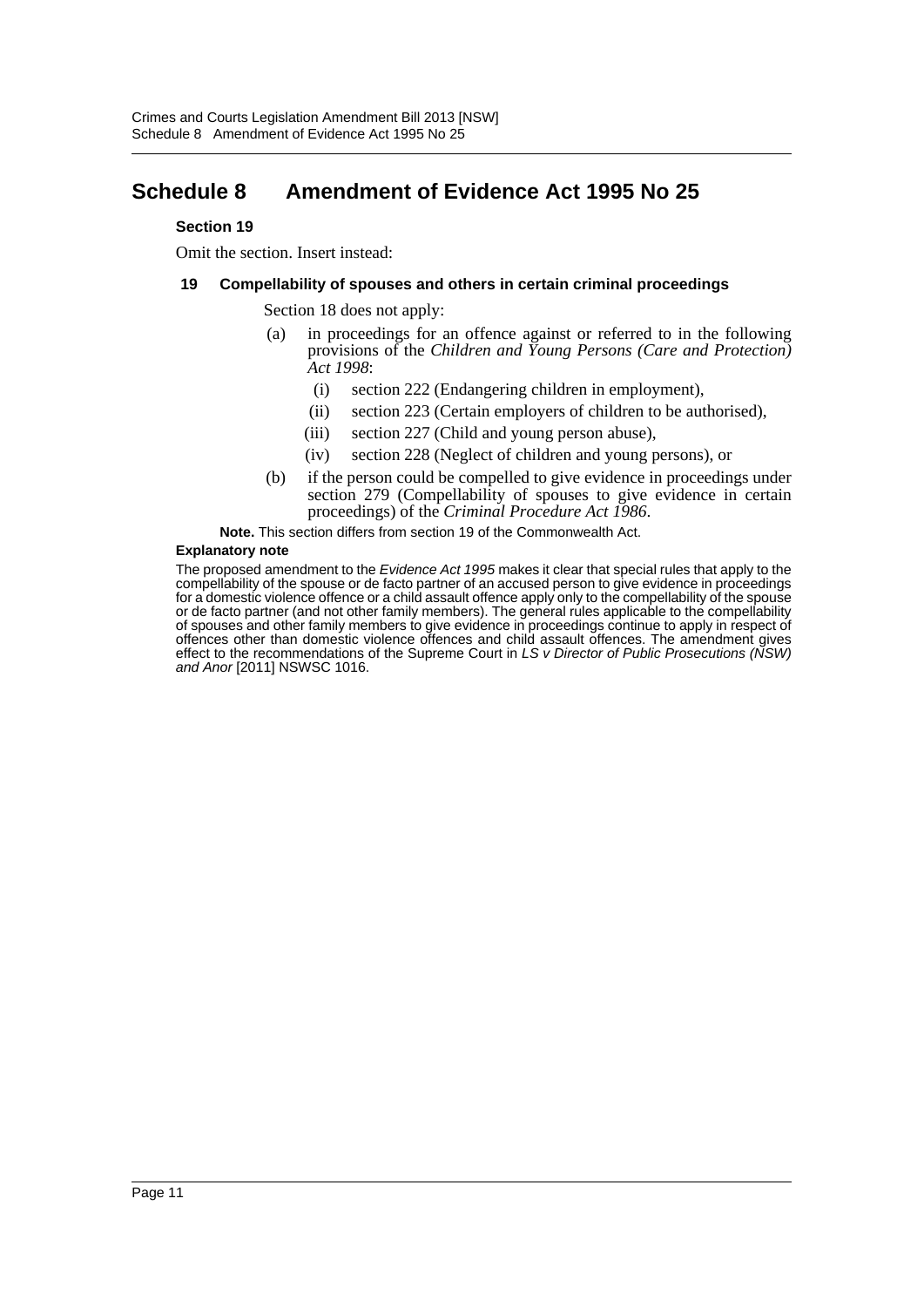# <span id="page-12-0"></span>**Schedule 9 Amendment of Justices of the Peace Act 2002 No 27**

### **[1] Section 8 Functions of justices of the peace**

Insert "this Act," before "the *Oaths Act 1900*" in section 8 (1).

### **[2] Section 8A**

Insert after section 8:

#### **8A Justices of the peace may certify copies**

- (1) A justice of the peace may certify a document to be a true and accurate copy if the justice of the peace has both the original document and the copy in his or her possession at the time of certifying.
- (2) A justice of the peace who certifies a document under this section must cause to be printed on the copy of the original document the following words or words substantially the same as the following:

*I certify this to be a true and accurate copy of the document reported to me to be the original document.*

#### **Explanatory note**

The proposed amendments to the *Justices of the Peace Act 2002* provide that the functions of a justice of the peace include certifying a document to be a true and accurate copy of an original document.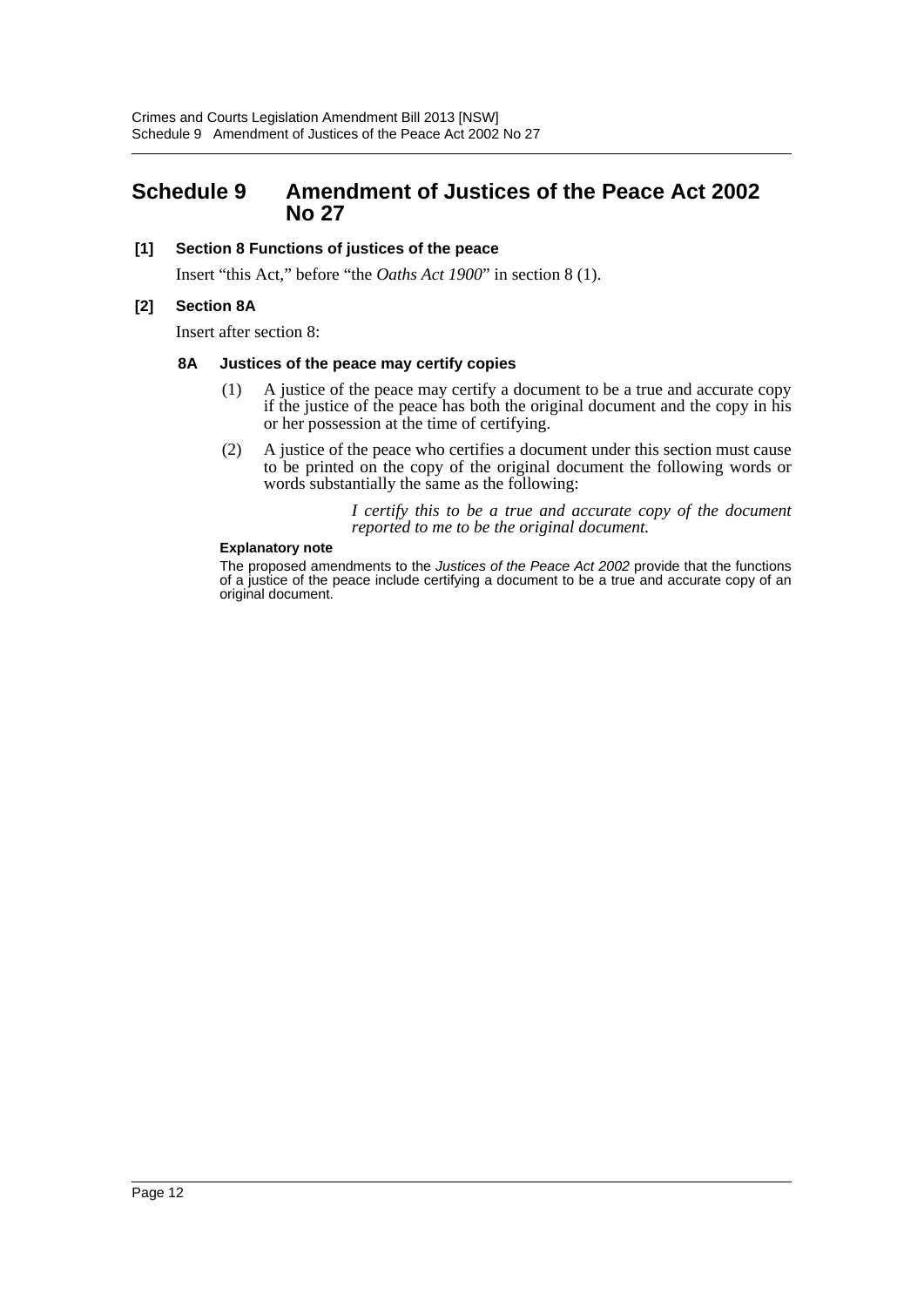# <span id="page-13-0"></span>**Schedule 10 Amendment of Law Enforcement (Powers and Responsibilities) Act 2002 No 103**

#### **Section 229 Courts having jurisdiction under this Division**

Omit "\$40,000" from section 229 (1) (a) and (b) wherever occurring.

Insert instead "\$100,000".

#### **Explanatory note**

The proposed amendment to the *Law Enforcement (Powers and Responsibilities) Act 2002* provides that applications in relation to property in police custody with a value of between \$40,000 and \$100,000 may be made to the Local Court rather than to the District Court.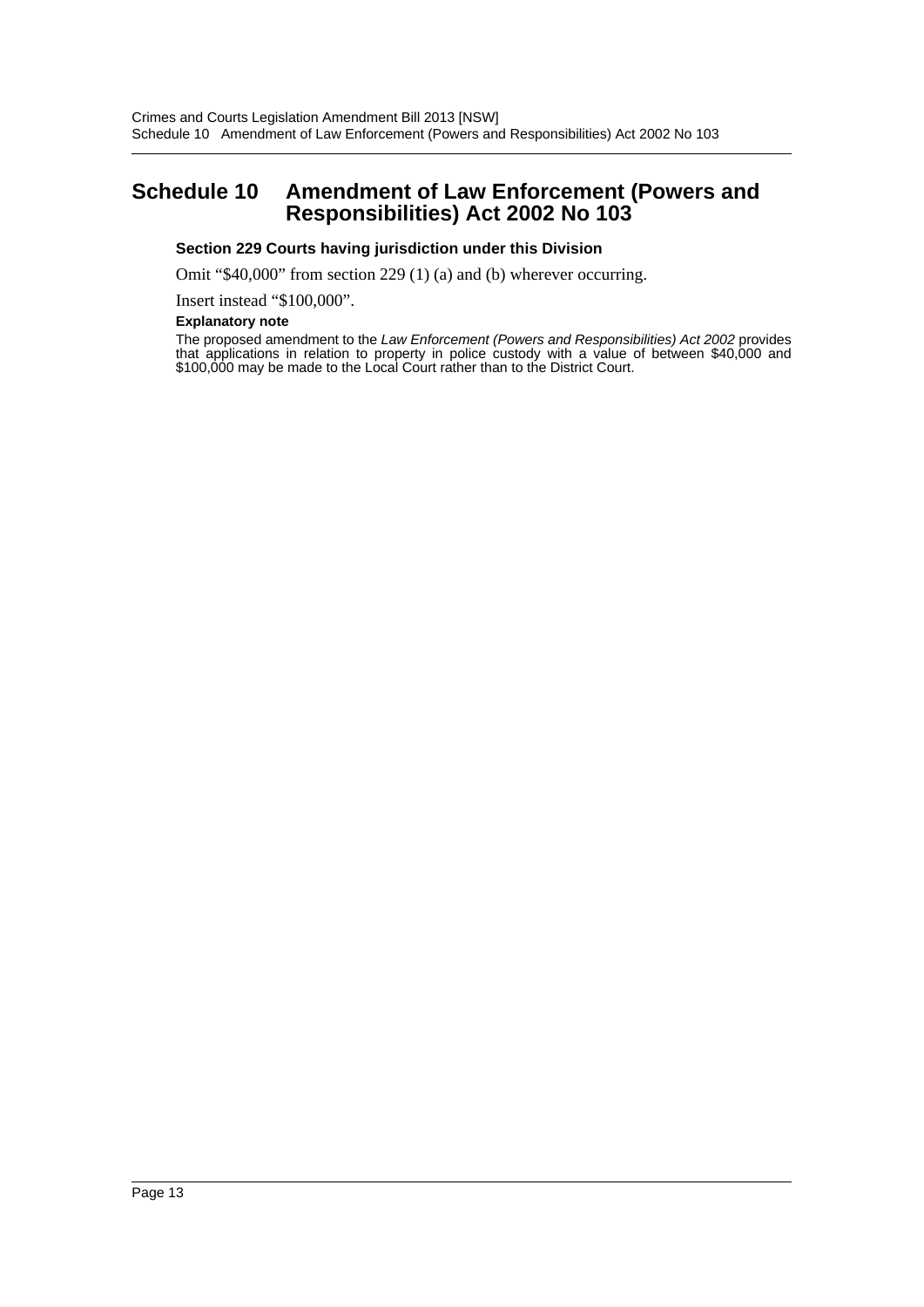# <span id="page-14-0"></span>**Schedule 11 Amendment of Local Court Act 2007 No 93**

#### **Section 33 Certain jurisdiction excluded**

Omit section 33 (1) (d).

#### **Explanatory note**

The proposed amendment to the *Local Court Act 2007* removes a provision that excludes proceedings relating to goods that are the subject of a hire-purchase agreement or goods that are detained by their owner or by some other person acting on the owner's behalf from the civil jurisdiction of the Local Court.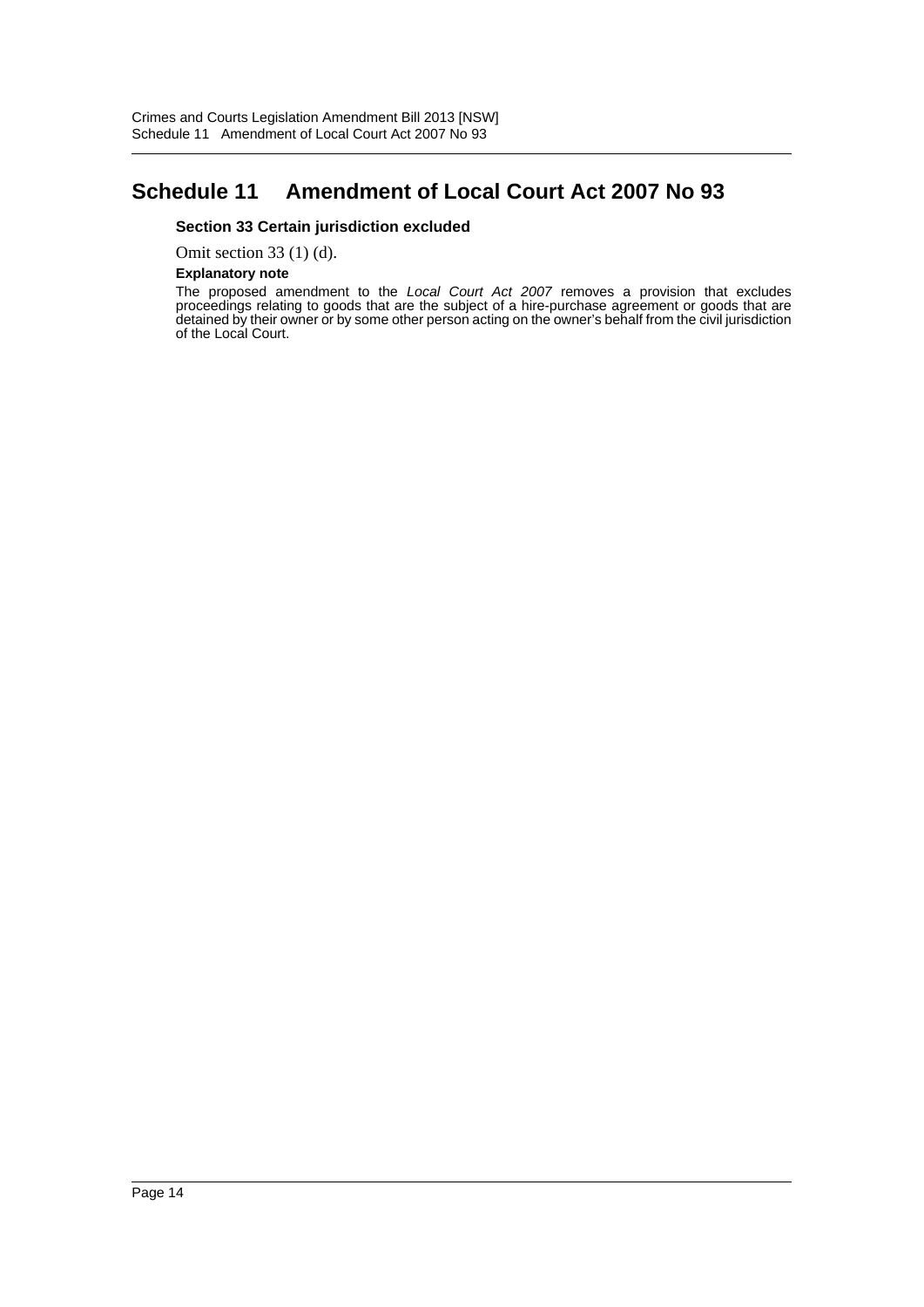# <span id="page-15-0"></span>**Schedule 12 Amendment of Minors (Property and Contracts) Act 1970 No 60**

## **[1] Section 40 Jurisdiction**

Omit "\$100,000" from section 40 (3). Insert instead "\$750,000".

### **[2] Section 40 (4)**

Omit "\$10,000". Insert instead "\$100,000".

#### **Explanatory note**

The proposed amendments to the *Minors (Property and Contracts) Act 1970* increase the jurisdictional limits of the Local Court (increased from matters with a value not exceeding \$10,000 to matters not exceeding \$100,000) and the District Court (increased from matters not exceeding \$100,000 to matters not exceeding \$750,000).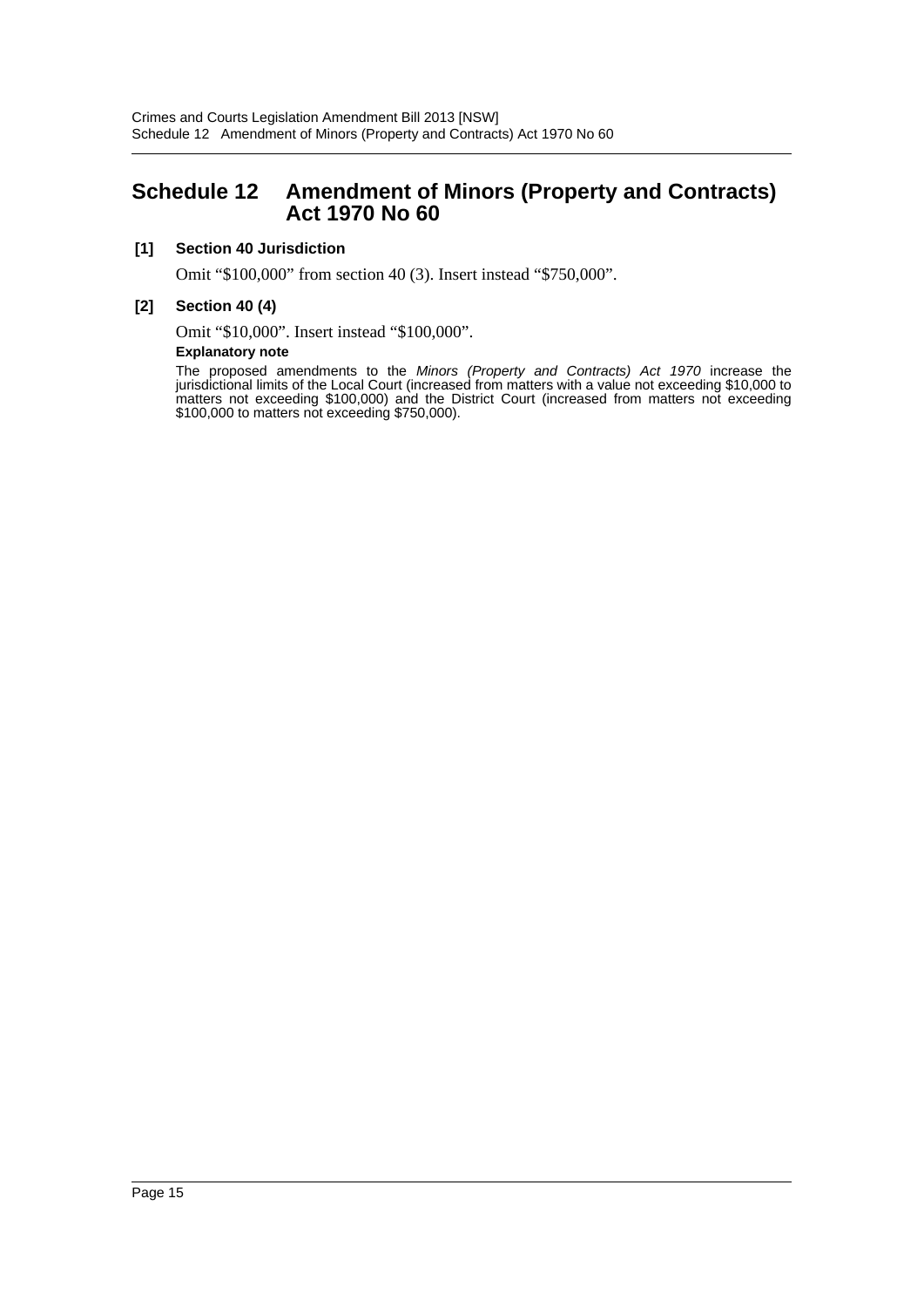# <span id="page-16-0"></span>**Schedule 13 Amendment of Oaths Act 1900 No 20**

# **[1] Section 24A Declarations by persons unable to read written English**

Omit "or illiterate". Insert instead ", illiterate or otherwise unable to read written English".

### **[2] Section 26 Before whom oaths and affidavits may be taken**

Omit "in the State of New South Wales" from section 26 (1).

Insert instead "in this or any other State or Territory or the Commonwealth".

### **[3] Section 26 (1)**

Omit "the said State" wherever occurring. Insert instead "this State".

### **[4] Section 26 (1A)**

Insert after section 26 (1):

- (1A) A person who takes and receives an oath, declaration or affidavit that is to be made by more than one person, may do so:
	- (a) with two or more of the persons making the oath, declaration or affidavit present at the same time, or
	- (b) with each of the persons making the oath, declaration or affidavit at separate times.

#### **[5] Section 27A Affidavits by persons unable to read written English**

Omit "or illiterate". Insert instead ", illiterate or otherwise unable to read written English".

#### **[6] Section 34 Identification of person making statutory declaration or affidavit**

Insert after section 34 (4):

- (4A) This section does not apply in respect of a person who takes and receives a statutory declaration or affidavit if the declaration or affidavit is made or required to be made:
	- (a) for the purposes of proceedings in:
		- (i) the High Court, or
		- (ii) the Federal Court, or
		- (iii) the Family Court, or
		- (iv) the Federal Circuit Court, or
		- (v) any other court created by the Commonwealth Parliament, or
	- (b) for the purposes of, or in connection with, any matter arising under, a law of the Commonwealth, or
	- (c) in connection with the administration of a Commonwealth Government department or agency.

#### **Explanatory note**

**Items [1] and [5]** of the proposed amendments to the *Oaths Act 1900* make it clear that the existing provisions relating to statutory declarations and affidavits given by persons who are blind or illiterate extend to all persons who are unable to read written English.

**Items [2] and [3]** provide that the authority of a person to take and receive an oath, declaration or affidavit extends to the taking of an oath, declaration or affidavit for use in jurisdictions other than New South Wales.

**Item [4]** makes it clear that a person who takes and receives a statutory declaration from more than one deponent may do so with two or more of the deponents present at the same time or with each of the deponents separately.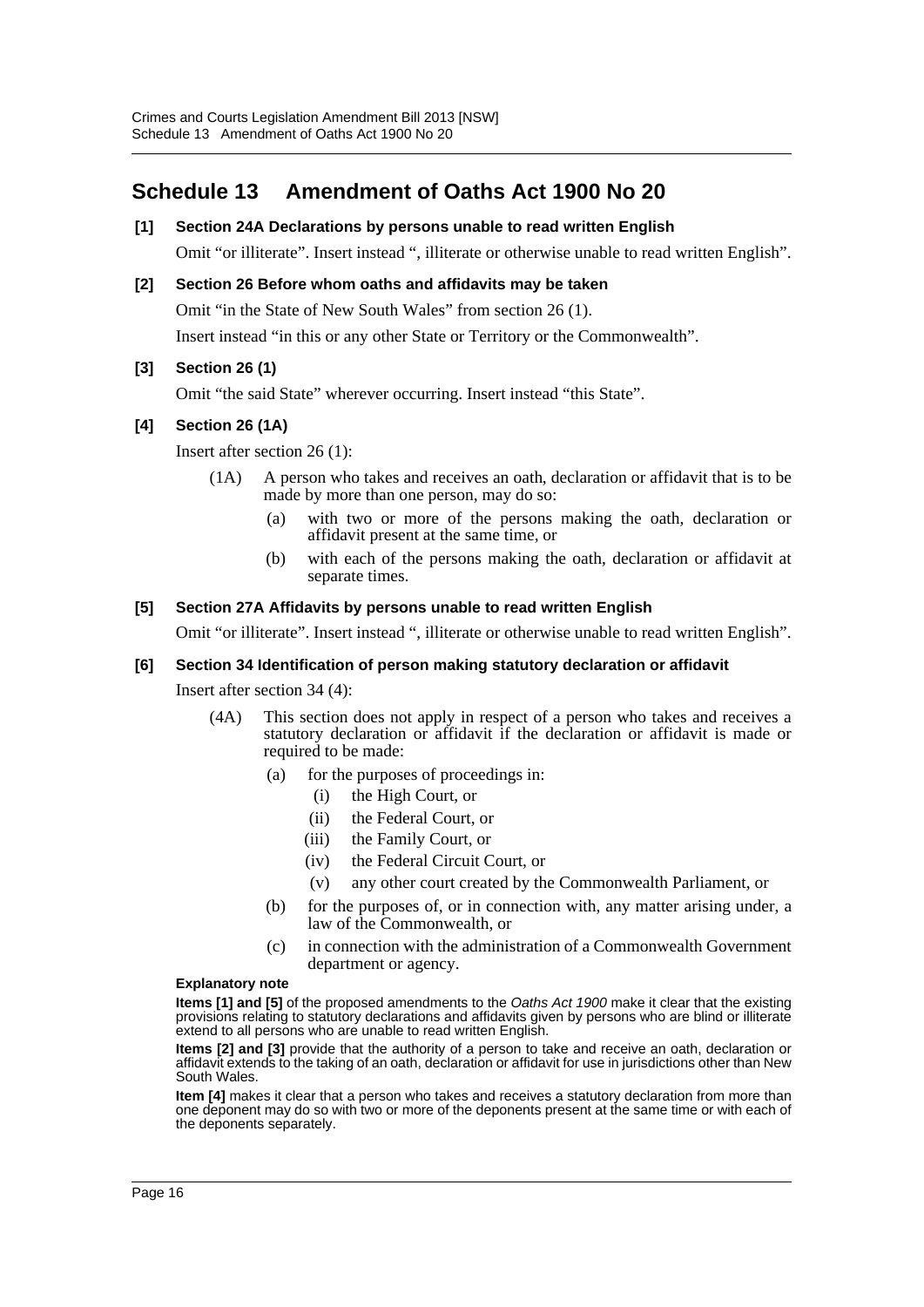**Item [6]** provides that the requirement that a person who takes and receives a statutory declaration or affidavit must see the face of the person making the declaration or affidavit for the purpose of identification does not extend to a declaration or affidavit made for the purposes of proceedings in, or a law of, the Commonwealth.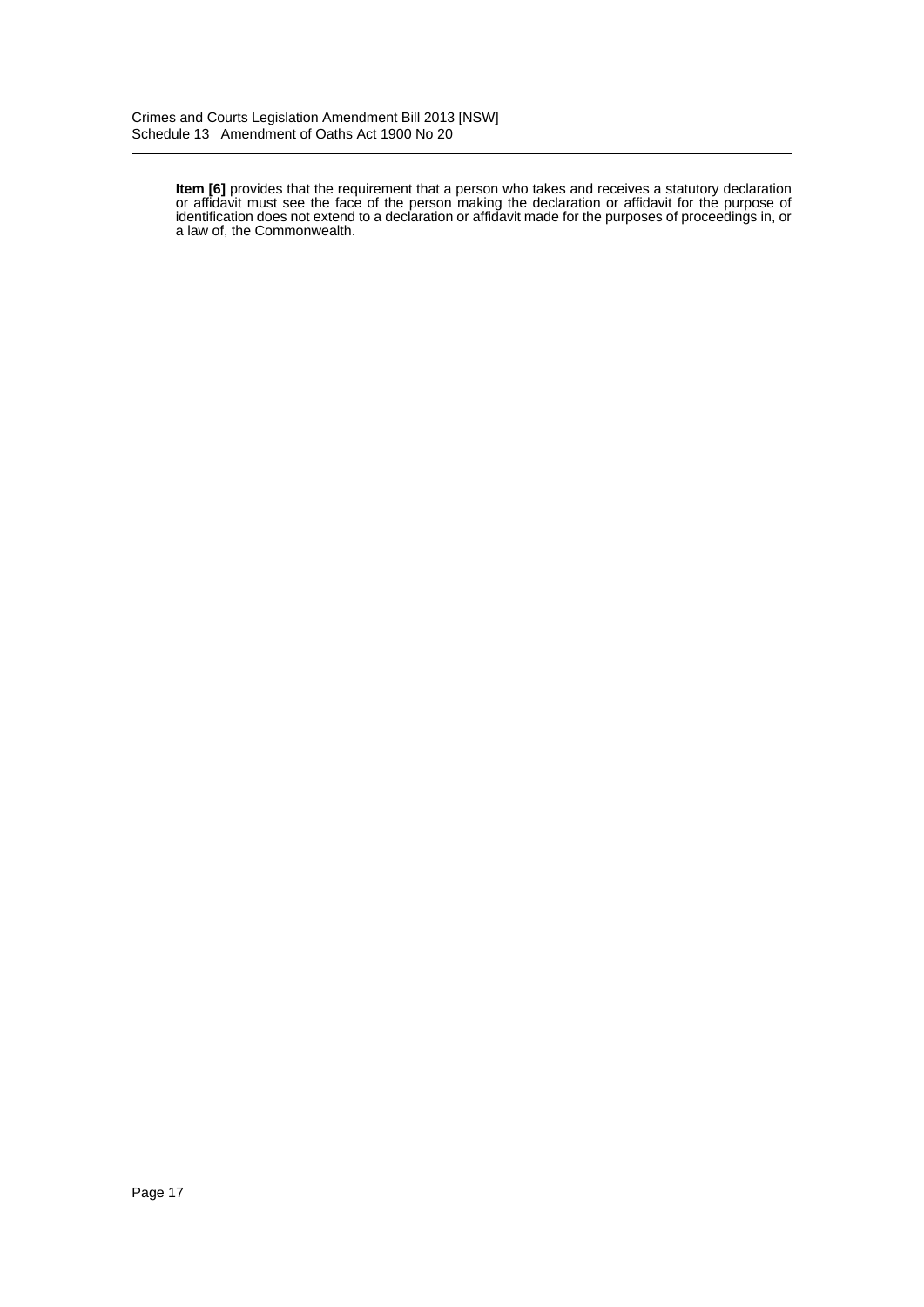Crimes and Courts Legislation Amendment Bill 2013 [NSW] Schedule 14 Amendment of Telecommunications (Interception and Access) (New South Wales) Act 1987 No 290

# <span id="page-18-0"></span>**Schedule 14 Amendment of Telecommunications (Interception and Access) (New South Wales) Act 1987 No 290**

### **[1] Section 3 Definitions**

Omit the definition of *restricted record* from section 3 (1). Insert instead:

*restricted record* means a record, other than a copy, that was obtained by means of an interception, whether or not in contravention of section 7 (1) of the Commonwealth Act, of a communication passing over a telecommunications system.

## **[2] Section 4 Eligible authority to keep documents connected with issue of warrants**

Omit section 4 (c).

**Explanatory note**

**Item [1]** of the proposed amendments to the *Telecommunications (Interception and Access) (New South Wales) Act 1987* (*the Act*) amends the definition of *restricted record* to be consistent with the *Telecommunications (Interception and Access) Act 1979* of the Commonwealth.

**Item [2]** removes a requirement that the chief officer of an eligible authority cause a certified true copy of each instrument revoking a warrant to be kept in the authority's records.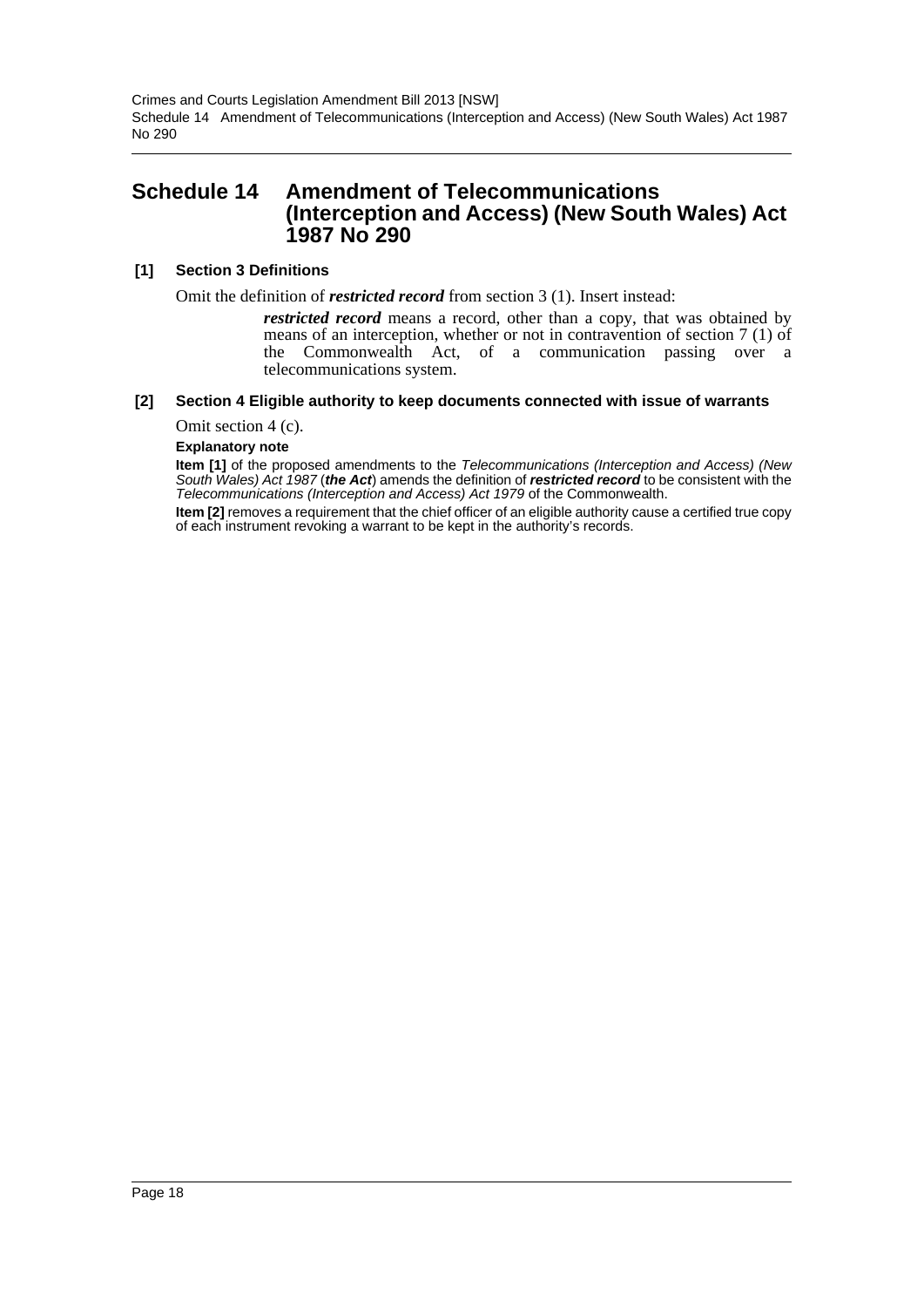# <span id="page-19-0"></span>**Schedule 15 Amendment of Young Offenders Act 1997 No 54**

## **[1] Section 17 Records of warnings**

Omit section 17 (4). Insert instead:

- (4) This section does not require that a record made under this section be destroyed or expunged if the record is held by one of the following:
	- (a) the Australian Bureau of Statistics,
	- (b) the Australian Institute of Criminology,
	- (c) the Bureau of Crime Statistics and Research,
	- (d) the Ombudsman.

## **[2] Section 66 Disclosure of records**

Insert after section 66 (2) (f):

(f1) records of, or relating to, warnings, cautions and conferences under this Act may (subject to any regulations made for the purposes of subsection (3)) be divulged to a person employed in the Australian Bureau of Statistics or the Australian Institute of Criminology, but only if the name and other information identifying a person to whom any such record relates have been removed,

## **[3] Schedule 3 Savings and transitional provisions**

Insert at the end of the Schedule with appropriate Part and clause numbering:

# **Part Provision consequent on enactment of Crimes and Courts Legislation Amendment Act 2013**

#### **Disclosure of records**

Anything done or omitted to be done before the amendments of sections 17 and 66 by the *Crimes and Courts Legislation Amendment Act 2013,* that could have been validly done or omitted to be done if the amendments had been in force when it was done or omitted to be done, is taken to have been validly done or omitted to be done.

#### **Explanatory note**

**Item [2]** of the proposed amendments to the *Young Offenders Act 1997* (*the Act*) allows for the disclosure of records relating to warnings, cautions and conferences under the Act to the Australian Bureau of Statistics and the Australian Institute of Criminology, but only if the name and other information identifying a person to whom any such record relates have been removed from the record.

**Item [1]** provides that a record held by the Australian Bureau of Statistics or the Australian Institute of Criminology relating to a warning given under Part 3 of the Act is not required to be destroyed when the person to whom the record relates reaches the age of 21 years.

**Item [3]** validates the disclosure of records to the Australian Bureau of Statistics and the Australian Institute of Criminology before the commencement of the amendments made by items [1] and [2], if the records could have been validly disclosed had the amendments been in force at the time of the disclosure.